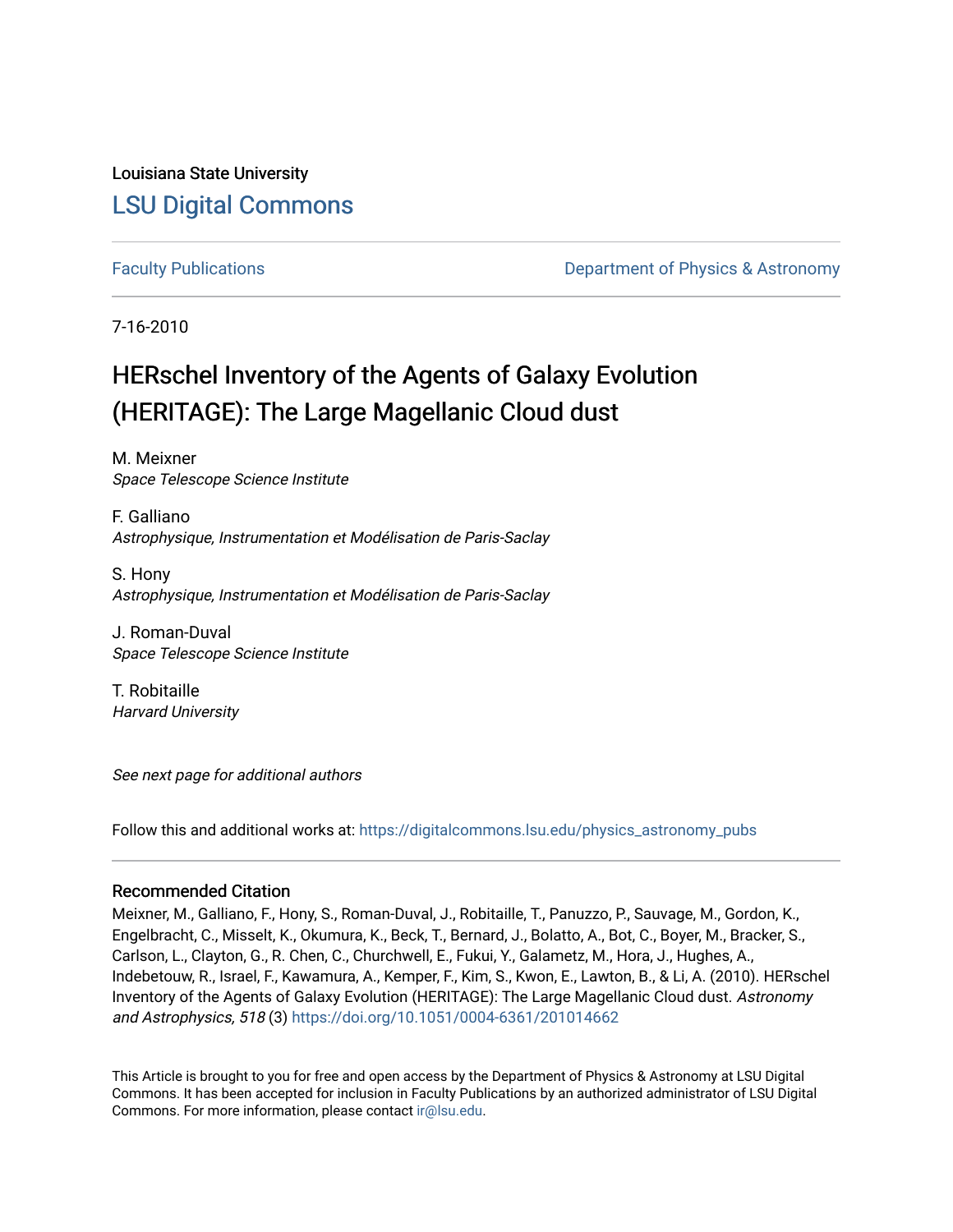# Authors

M. Meixner, F. Galliano, S. Hony, J. Roman-Duval, T. Robitaille, P. Panuzzo, M. Sauvage, K. Gordon, C. Engelbracht, K. Misselt, K. Okumura, T. Beck, J. P. Bernard, A. Bolatto, C. Bot, M. Boyer, S. Bracker, L. R. Carlson, G. C. Clayton, C. H. R. Chen, E. Churchwell, Y. Fukui, M. Galametz, J. L. Hora, A. Hughes, R. Indebetouw, F. P. Israel, A. Kawamura, F. Kemper, S. Kim, E. Kwon, B. Lawton, and A. Li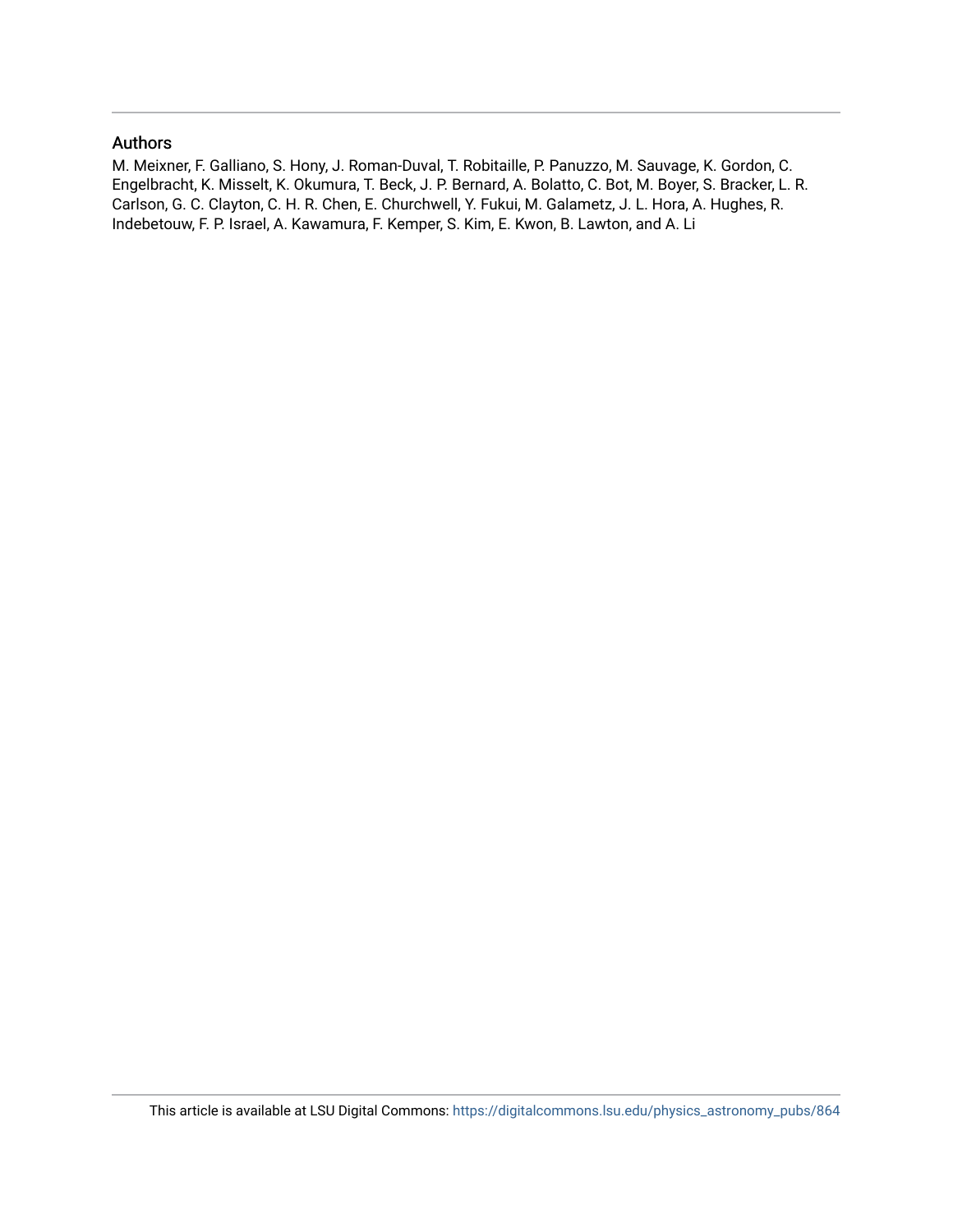Herschel: the first science highlights Special feature



LETTER TO THE EDITOR

# **HERschel Inventory of The Agents of Galaxy Evolution (HERITAGE): The Large Magellanic Cloud dust**-

M. Meixner<sup>1,2</sup>, F. Galliano<sup>3</sup>, S. Hony<sup>3</sup>, J. Roman-Duval<sup>1</sup>, T. Robitaille<sup>4,5</sup>, P. Panuzzo<sup>3</sup>, M. Sauvage<sup>3</sup>, K. Gordon<sup>1</sup>,

C. Engelbracht<sup>6</sup>, K. Misselt<sup>6</sup>, K. Okumura<sup>3</sup>, T. Beck<sup>1</sup>, J.-P. Bernard<sup>7</sup>, A. Bolatto<sup>8</sup>, C. Bot<sup>9</sup>, M. Boyer<sup>1</sup>, S. Bracker<sup>10</sup>,

L. R. Carlson<sup>11</sup>, G. C. Clayton<sup>12</sup>, C.-H. R. Chen<sup>13</sup>, E. Churchwell<sup>10</sup>, Y. Fukui<sup>14</sup>, M. Galametz<sup>3</sup>, J. L. Hora<sup>4</sup>,

A. Hughes<sup>15</sup>, R. Indebetouw<sup>13</sup>, F. P. Israel<sup>16</sup>, A. Kawamura<sup>14</sup>, F. Kemper<sup>17</sup>, S. Kim<sup>18</sup>, E. Kwon<sup>18</sup>, B. Lawton<sup>1</sup>, A. Li<sup>19</sup>,

K. S. Long<sup>1</sup>, M. Marengo<sup>20</sup>, S. C. Madden<sup>3</sup>, M. Matsuura<sup>21,22</sup>, J. M. Oliveira<sup>23</sup>, T. Onishi<sup>24</sup>, M. Otsuka<sup>1</sup>, D. Paradis<sup>25</sup>,

A. Poglitsch<sup>26</sup>, D. Riebel<sup>11</sup>, W. T. Reach<sup>25,27</sup>, M. Rubio<sup>28</sup>, B. Sargent<sup>1</sup>, M. Sewiło<sup>1</sup>, J. D. Simon<sup>29</sup>, R. Skibba<sup>6</sup>,

L. J. Smith<sup>1</sup>, S. Srinivasan<sup>30</sup>, A. G. G. M. Tielens<sup>14</sup>, J. Th. van Loon<sup>23</sup>, B. Whitney<sup>31</sup>, and P. M. Woods<sup>17</sup>

*(A*ffi*liations are available in the online edition)*

Received 31 March 2010 / Accepted 14 April 2010

#### **ABSTRACT**

The *HERschel* Inventory of The Agents of Galaxy Evolution (HERITAGE) of the Magellanic Clouds will use dust emission to investigate the life cycle of matter in both the Large and Small Magellanic Clouds (LMC and SMC). Using the *Herschel* Space Observatory's PACS and SPIRE photometry cameras, we imaged a 2◦ × 8◦ strip through the LMC, at a position angle of ∼22.5◦ as part of the science demonstration phase of the *Herschel* mission. We present the data in all 5 *Herschel* bands: PACS 100 and 160 μm and SPIRE 250, 350 and 500 μm. We present two dust models that both adequately fit the spectral energy distribution for the entire strip and both reveal that the SPIRE 500  $\mu$ m emission is in excess of the models by ∼6 to 17%. The SPIRE emission follows the distribution of the dust mass, which is derived from the model. The PAH-to-dust mass  $(f_{PAH})$  image of the strip reveals a possible enhancement in the LMC bar in agreement with previous work. We compare the gas mass distribution derived from the HI 21 cm and CO *J* = 1−0 line emission maps to the dust mass map from the models and derive gas-to-dust mass ratios (GDRs). The dust model, which uses the standard graphite and silicate optical properties for Galactic dust, has a very low GDR =  $65^{+15}_{-18}$ making it an unrealistic dust model for the LMC. Our second dust model, which uses amorphous carbon instead of graphite, has a flatter emissivity making it an unrealistic dust model for the LMC. Our second dust model, whi index in the submillimeter and results in a GDR =  $287^{+25}_{-42}$  that is more consistent with a GDR inferred from extinction.

**Key words.** Magellanic Clouds – dust, extinction – submillimeter: galaxies – submillimeter: ISM

# **1. Introduction**

The Large Magellanic Cloud (LMC) and the Small Magellanic Cloud (SMC) are the best astrophysical laboratories to study the lifecycle of the interstellar medium (ISM), because their proximity (50 kpc, e.g. Schaefer [2008;](#page-5-0) 61 kpc, Szewczyk et al. [2009\)](#page-5-1) permits detailed studies of resolved ISM clouds and their relation to stellar populations on global scales, in an unambiguous manner, and as a controlled function of environment. Their sub-solar metallicities ( $Z_{LMC} \approx 0.5 \times Z_{\odot}$ ,  $Z_{SMC} \approx 0.2 \times Z_{\odot}$ ; Dufour et al. [1982;](#page-5-2) Bernard et al. 2006) permit investigations on how processes governing galaxy evolution depend on metallicity. The *Herschel* Observatory (Pilbratt et al. [2010\)](#page-5-3) opentime key program, entitled *HERschel* Inventory of The Agents of Galaxy Evolution (HERITAGE) in the Magellanic Clouds, will perform a uniform survey of the LMC ( $8° \times 8.5°$ ), SMC  $(5° \times 5°)$ , and the Magellanic Bridge ( $4° \times 3°$ ) with the Spectral and Photometric Imaging REceiver (SPIRE) at 250, 350, and 500  $\mu$ m (Griffin et al. [2010\)](#page-5-4) and with the Photodetector Array Camera and Spectrometer (PACS) at 100 and 160  $\mu$ m (Poglitsch et al. [2010\)](#page-5-5). The HERITAGE science goals are to study the life cycle of matter in the Magellanic Clouds by probing the dust emission from the ISM and stars, which are the agents of galaxy evolution. *Herschel* SPIRE and PACS images provide key insights into the life cycle of galaxies because the far-infrared and submillimeter emission from dust grains is an effective tracer of the ISM dust, the most deeply embedded young stellar objects, and the dust ejected by evolved massive stars and supernovae.

During the science demonstration phase (SDP), we imaged a long strip across the LMC that covers the entire range of interesting objects we expect to study with HERITAGE: giant molecular and diffuse HI clouds (Roman-Duval et al. [2010;](#page-5-6) Kim et al. [2010\)](#page-5-7), H II regions (Hony et al. [2010\)](#page-5-8), young stellar objects (Sewiło et al. [2010\)](#page-5-9), supernova remnants (Otsuka et al. [2010\)](#page-5-10), and evolved stars (Boyer et al. [2010\)](#page-5-11). In this paper, we present the observing strategy, processing and resulting data set (Sect. 2), the spectral energy distribution (SED) of the strip (Sect. 3) and the global spatial distribution of the dust and gas (Sect. 4).

# **2. Observations and data reduction**

We observed a  $2° \times 8°$  strip through the LMC, at a position angle of ∼22.5◦ using the *Herschel* Observatory instruments SPIRE and PACS in parallel observing mode. Observations

<sup>-</sup> *Herschel* is an ESA space observatory with science instruments provided by European-led Principal Investigator consortia and with important participation from NASA.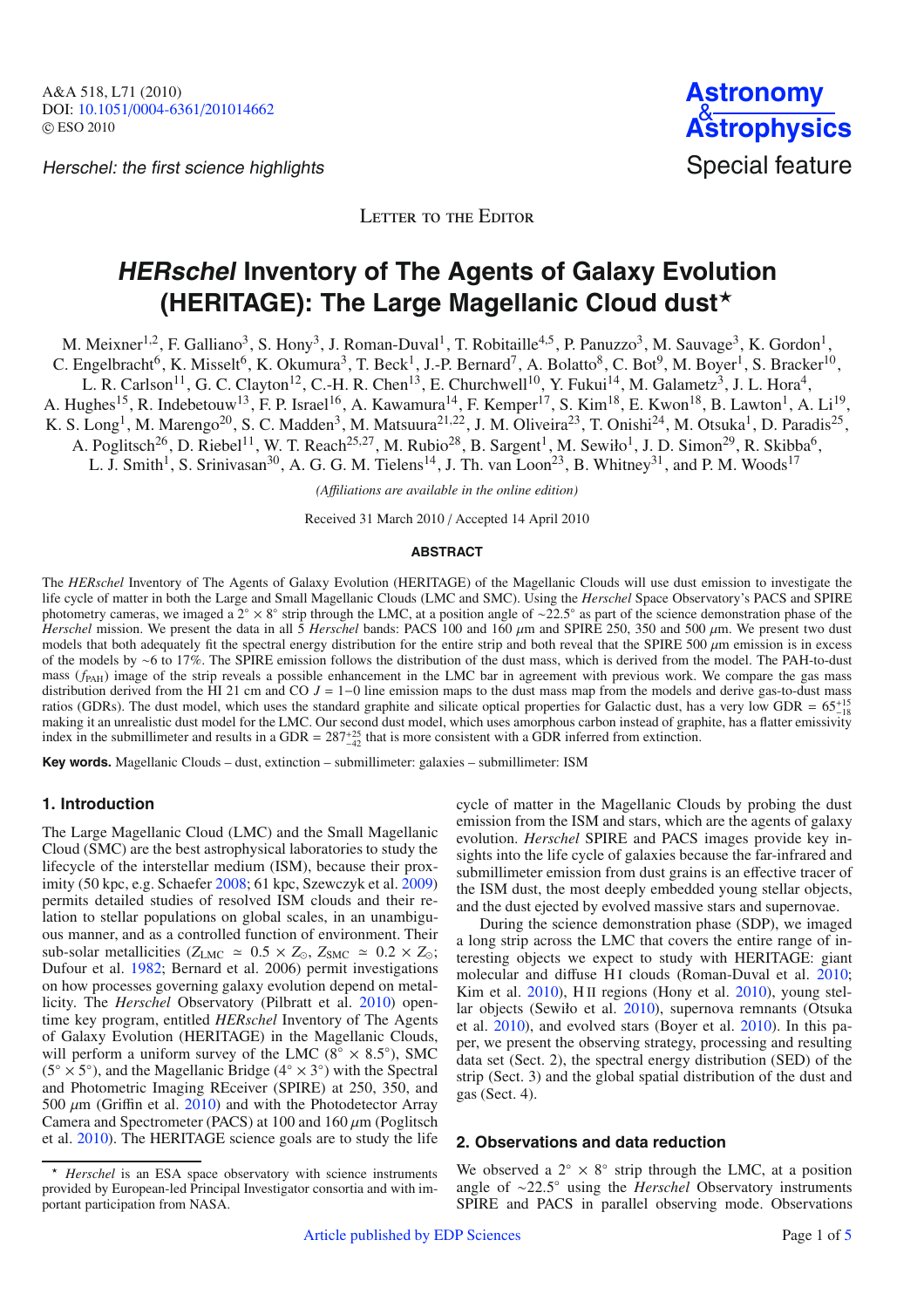



<span id="page-3-0"></span>**[Fig. 1.](http://dexter.edpsciences.org/applet.php?DOI=10.1051/0004-6361/201014662&pdf_id=1)** The HERITAGE LMC SDP strip in the five *Herschel* bands with color bars on *top*. The strip has been reprojected to orient the figures up down, and represent the SPIRE coverage. The RA and Dec gridlines for all images here and in Fig. [3](#page-5-12) are shown on the SPIRE 500 μm image. The PACS images are shifted because their coverage is shifted from the SPIRE data in parallel mode. *From left to right* the color scale ranges and tick steps for the arcsinh stretch (Lupton et al. [1999\)](#page-5-13) in units of MJy/sr: 0 to 31, steps of 5 (SPIRE 500  $\mu$ m), 0 to 71, steps of 10 (SPIRE 350  $\mu$ m), 0 to 161, steps of 20 (SPIRE 250 μm), 0 to 250, steps of 25 (PACS 160 μm) and −20 to 150, steps of 15 (PACS 100 μm). Last on *the right*, a 3 color image with SPIRE 350  $\mu$ m in red, MIPS 70  $\mu$ m in green and MIPS 24  $\mu$ m in blue (Meixner et al. [2006\)](#page-5-14).

began on November 22, 2009 at ∼23:00 h UT and lasted ∼18 h. Two 9 h astronomical observation requests (AORs) were constructed back-to-back in time to cover the region. The observed wavelength bands include PACS 100 and 160  $\mu$ m and SPIRE 250, 350 and 500  $\mu$ m (Fig. [1\)](#page-3-0).

### 2.1. PACS data reduction

<span id="page-3-1"></span>The PACS data were reduced starting from the level 0 product using the HIPE<sup>[1](#page-3-1)</sup> version 2.0 data reduction software (Ott  $2010$ ). In particular, bad and saturated pixels were masked, and a flat field correction and the photometric calibration were applied. The baseline signal level of each bolometer was estimated at the beginning and end points of each scan leg which lie outside of the LMC. For each pixel and each scan leg, a linear fit linking these two points was subtracted from the corresponding timeline. The multi-resolution median transforms (MMT) deglitching algorithm was then applied to correct sudden jumps in the timeline, or glitches, due to cosmic ray hits on the detector.

Initial two-dimensional maps were created for the 100 and  $160 \mu$ m bands. However, severe striping appeared along the scan direction of the PACS maps. To mitigate the stripes, we subtracted an image of the striping, produced by unambiguously identifying the power spectrum associated with the stripes, from the PACS images. The peak-to-peak variation was reduced from 0.021 to 0.011 in the PACS 100 and 160  $\mu$ m images (Fig. [1\)](#page-3-0). We do not use the PACS data for analysis in this paper, but anticipate that with cross-scans the PACS data will be viable for an extended map of the diffuse ISM. Nevertheless, the destriping was effective for small regions (Otsuka et al. [2010\)](#page-5-10) and revealing point sources (Sewiło et al. [2010;](#page-5-9) Boyer et al. [2010\)](#page-5-11).

The PACS 160  $\mu$ m brightness values are systematically 15% lower than the corresponding MIPS 160  $μ$ m values from Meixner et al. [\(2006\)](#page-5-14) using the adopted HIPE 1.2 calibration tree which is consistent with the 20% absolute flux calibration error for PACS (Poglitsch et al. [2010\)](#page-5-5). The accuracy of the PACS astrometry was estimated by comparing the positions of point sources detected in *Spitzer* and PACS images of the LMC. We find offsets up to  $6.5$ ", with no preferred direction, which have been traced to issues with the star trackers during very large scan maps.

## 2.2. SPIRE data reduction

The SPIRE data were processed with HIPE version 2 (Ott [2010\)](#page-5-15) and updated calibration products provided by the SPIRE team. Using custom routines, we removed jumps in the timeline caused by co-occurring glitches that affect all detectors of a single array simultaneously and by jumps in the thermistor voltages. We include the data at the end of each raster leg, during which the telescope turns around, in order to increase the coverage.

<sup>1</sup> HIPE is a joint development by the *Herschel* Science Ground Segment Consortium, consisting of ESA, the NASA *Herschel* Science Center, and the HIFI, PACS and SPIRE consortia.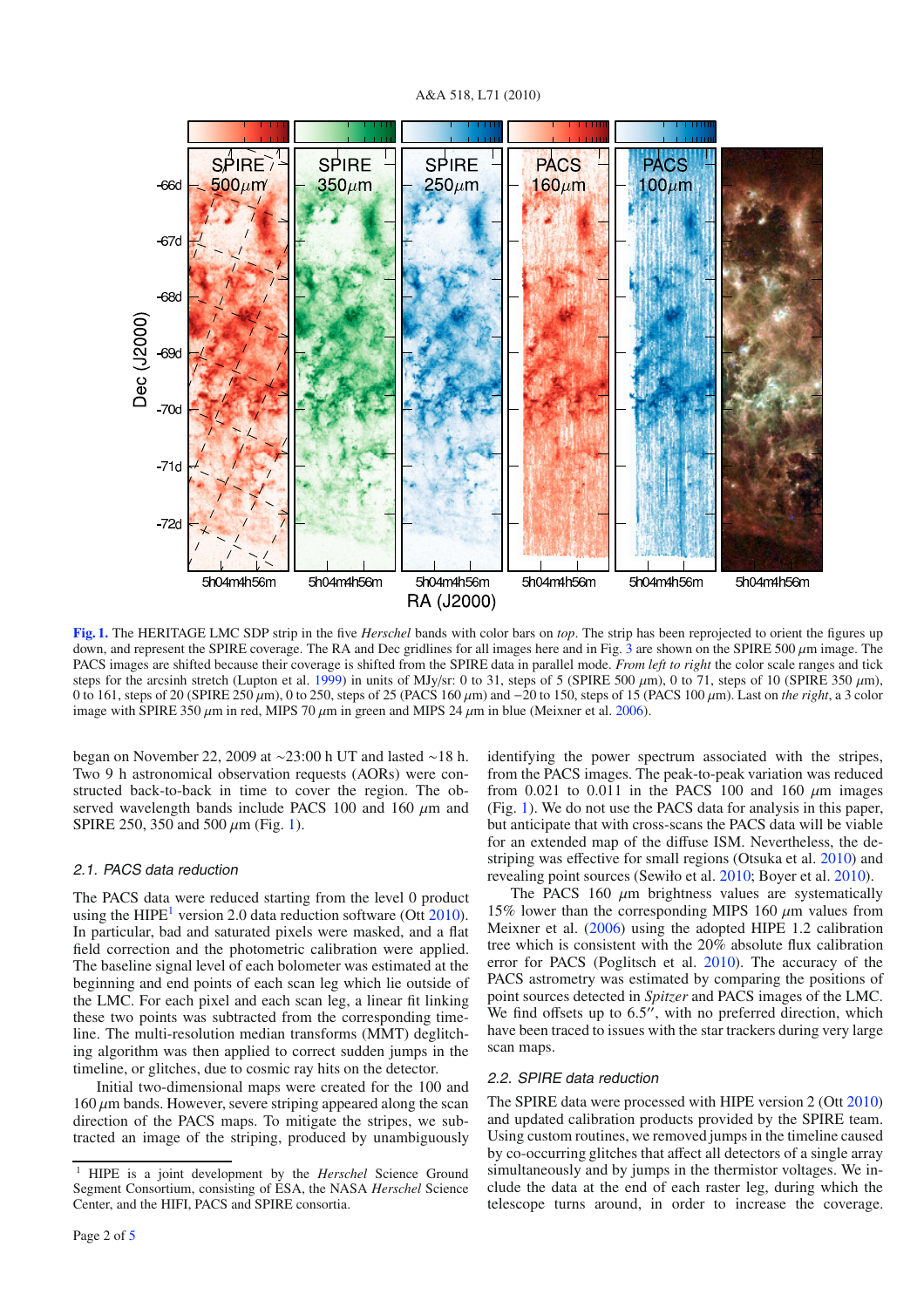For each scan, for each detector, we derived the median, baseline value of the measured flux at each end of the scan and subtract a linear baseline fitted to the two end points from the scans. Images at 250, 350 and 500  $\mu$ m were constructed using the same reference point near the map center and are shown in Fig. [1.](#page-3-0) In order to remove any instrumental residuals in the SPIRE images, we use regions at the ends of the map, assume they should have zero emission and subtract a linear gradient from the images. This process was done in a consistent way for all ancillary data (MIPS, IRAC images and HI 21 cm emission images) so that comparisons between the data sets during the analysis are done in a consistent fashion.

As recommended by the SPIRE ICC we multiplied the maps by the flux calibration correction factors 1.02, 1.05, 0.94 for 250, 350 and 500  $\mu$ m, respectively. The uncertainty in the final absolute point source flux calibration is  $\pm 15\%$  (Swinyard et al. [2010\)](#page-5-16). The final SPIRE maps were converted from Jy per beam to MJy/sr using the effective beam areas of  $9.28 \times 10^{-9}$ ,  $1.74 \times$  $10^{-8}$ , and  $3.57 \times 10^{-8}$  sr for 250, 350 and 500  $\mu$ m. The positions of point sources in the 250  $\mu$ m map were compared with their positions at 24  $\mu$ m from MIPS revealing offsets up to 10". similar to PACS. We corrected this problem with a small spherical rotation of the map, although some small residual astrometry errors remained, particularly far from the map centers.

#### **3. Spectral energy distribution of the strip**

The SED of the whole strip (Fig. [2\)](#page-4-0) is fit with a comprehensive dust radiation model described in detail by Galametz et al. [\(2009\)](#page-5-17). We adopt the Dale & Helou [\(2002;](#page-5-18) Eq. (1)) prescription, relating the dust mass to the integrated energy density to which it is exposed in units of the solar neighborhood inten-sity (2.2 × 10<sup>-5</sup> W m<sup>-2</sup>; Mathis et al. [1983\)](#page-5-19). The standard model (model 1) we apply on the strip uses the Galactic ISM dust size distribution and composition of graphite and silicate grains from Zubko et al. [\(2004;](#page-5-20) BARE-GR-S model) who successfully fit the Galactic ISM dust emission out to submillimeter wavelengths. The dust emissivity index at the longest wavelengths is  $\beta = 2$ , which is also the assumed emissivity value for the SAGE-LMC ISM study by Bernard et al. [\(2008\)](#page-5-21). However, as will be shown in Sect. 4, the grains of this model do not have enough emissivity in the submillimeter regime to fit the SPIRE fluxes, with a gasto-dust mass ratio (GDR) consistent with the elemental abundances of the LMC. As a consequence, we also created another model (model 2) replacing the graphites (of model 1) by amorphous carbons from Rouleau & Martin [\(1991;](#page-5-22) AC1). This modified model has more emissivity at long wavelengths and therefore gives a realistic GDR. For both models, the PAH-to-dust mass fraction,  $f_{PAH}$  is reported in units of the Galactic PAH frac-tion of 0.046 (Draine & Li [2007\)](#page-5-23); i.e.  $f_{PAH} = 1$  means Galactic PAH abundance.

Both dust models provide an adequate fit to the SED of the strip. For model 1, the PAH-to-dust mass fraction is slightly lower than the Galactic mass fraction  $(f_{PAH} = 0.85^{+0.06})$ , and its mass guarage stallar light intensity is twise the selection sighter mass average stellar light intensity is twice the solar neighborhood intensity  $(\langle U \rangle = 2.0^{+0.4}_{-0.5})$ . Although H II regions can show much hotter dust (Hony et  $a$ l. [2010\)](#page-5-8), it does not dominate the emission. We had to decrease the mass fraction of small grains  $(<10 \text{ nm}$ ) by a factor of 2, in order to fit the 24  $\mu$ m flux of the diffuse ISM. This has no significant effect on the total dust mass. Model 2 gives a lower PAH mass fraction  $(f_{PAH} = 0.64^{+0.07}_{-0.04})$  and higher starlight intensity ( $\langle U \rangle = 9.1^{+1.0}_{-1.3}$ ). Notably, the 500  $\mu$ m flux is in excess compared to our SED model of the whole strip by ∼17% (model 1) and ∼6% (model 2). The origin of this

<span id="page-4-0"></span>

**[Fig. 2.](http://dexter.edpsciences.org/applet.php?DOI=10.1051/0004-6361/201014662&pdf_id=2)** The spectral energy distribution of the LMC HERITAGE SDP strip. Open diamonds with error bars mark the fluxes from the SPIRE 500, 350, and 250  $\mu$ m, and the SAGE-LMC (Meixner et al. [2006\)](#page-5-14) MIPS 160, 70 and 24  $\mu$ m and the IRAC 8, 5.8, 4.5 and 3.6  $\mu$ m bands in solar luminosities. The grey solid line is the result of model 2 using the amorphous carbon dust (see Sect. 3). The green filled points are the simulated photometry based on model 2. The ISM dust emission components are shown in blue, green and red according to the legend. The yellow line is the stellar emission component.

excess is still unknown; however, such submillimeter excesses have been observed before in other magellanic irregular galaxies by e.g. Galliano et al. [\(2005\)](#page-5-24). The spatial distribution and potential location of this 500 μm flux excess is discussed in further details by Gordon et al. [\(2010\)](#page-5-25).

#### **4. Distributions of dust and gas in the strip**

The emission at these *Herschel* wavelengths (Fig. [1\)](#page-3-0) is dominated by dust emission from the ISM and similar to the *Spitzer* MIPS 160  $\mu$ m emission (see e.g. Bernard et al. [2008\)](#page-5-21). In fact, the SPIRE maps have an identical appearance in the overall strip which is expected because they trace the Rayleigh-Jeans tail of the ISM dust emission (Fig. [2\)](#page-4-0). The three color image in Fig. [1](#page-3-0) shows the variation in color temperature of this ISM dust emission. The SPIRE 350  $\mu$ m (red) samples all dust emission, including some of the coldest dust ( $T \approx 10 \text{ K}$ ), the MIPS 70  $\mu$ m (green) is near the SED peak, and the MIPS 24  $\mu$ m (blue) represents the hottest dust emission peaking in the H II regions.

The modelling described in Sect. 3 has also been applied to each pixel of the strip (84" in angular size or 20 pc in linear size). The dust mass surface density,  $\Sigma_{\text{dust}}$ , average stellar light intensity,  $\langle U \rangle$ , and PAH-to-dust mass ratio,  $f_{PAH}$ , derived from dust model 2 are shown in Fig. [3.](#page-5-12) The details of these models are described by Galliano et al. (in prep.). We also derive a gas mass surface density ( $\Sigma_{\text{gas}}$ ) image using the HI 21 cm emission from ATCA+Parkes by Kim et al. [\(2003\)](#page-5-26), which traces the atomic neutral gas, and the CO  $J = 1-0$  emission from the NANTEN survey by Fukui et al. [\(2008\)](#page-5-27), which traces the molecular gas. The HI  $(1')$  resolution) and CO  $(2.6')$  resolution) maps were convolved to the IRIS 100  $\mu$ m resolution (4.3') using Gaussian kernels of widths 4.18' and 3.42' respectively. We used  $X_{\text{CO}} = 7 \times 10^{20} \text{ cm}^{-2} \text{ K}^{-1} \text{ km s}^{-1}$  from Fukui et al. [\(2008\)](#page-5-27) to derive the  $H_2$  mass from CO. We combine the H<sub>I</sub> and  $H_2$  column densities and adjust for the contribution of helium  $(\times 1.36$  more) to create the total gas mass map in Fig. [3.](#page-5-12)

The dust mass distribution is spatially coincident with the SPIRE emission (Fig. [3\)](#page-5-12) and is discussed in detail by Gordon et al. [\(2010\)](#page-5-25). The H<sub>I</sub> 21 cm emission appears almost identical to the dust mass image (Fig. [3\)](#page-5-12) and the similarity is quantified in more detail by Kim et al.  $(2010)$ . The CO  $J = 1-0$  emission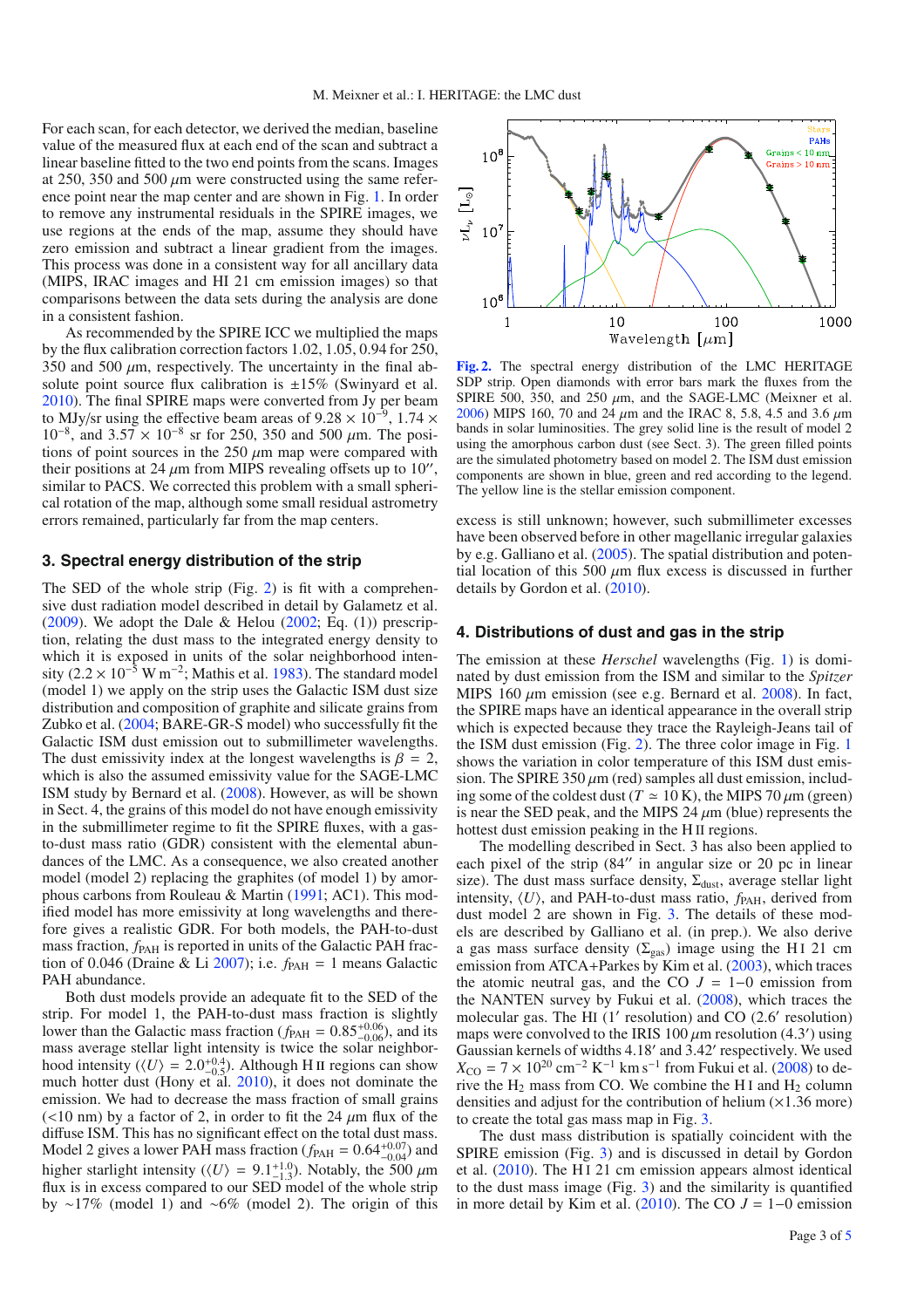<span id="page-5-12"></span>

**[Fig. 3.](http://dexter.edpsciences.org/applet.php?DOI=10.1051/0004-6361/201014662&pdf_id=3)** Analysis images of the SDP strip based on model 2 (amorphous carbon, see Sect. 4) with color bars for each on top, described *from left to right*. Dust surface mass, Σ<sub>dust</sub>, in red color arcsinh scale ranging from 0 to 0.255, in tick steps of 0.05  $M_{\odot}$  pc<sup>−2</sup> with HI contours at levels 1, 2 and  $4 \times 10^{21}$  H cm<sup>-2</sup> from Kim et al. [\(2003\)](#page-5-26). Gas surface mass,  $\Sigma_{\text{gas}}$ , in jet color arcsinh scale ranging from 0 to 90, with steps of 10 in  $M_{\odot}$  pc<sup>-2</sup> with CO contours at levels 0.8, 2, 4, 6 and 8 K km s/s from Fukui et al.  $(2008)$ . Average intensity of the radiation field,  $\langle U \rangle$ , in rainbow arcsinh color scale ranging from 0 to 20, with steps of 4 in units of the local solar neighborhood intensity. Distribution of the PAHto-dust mass fraction,  $f_{\text{PAH}}$ , in units of the Galactic fraction of 0.046, as measured in the pixel based dust modeling with a rainbow color linear scale ranging from 0 to 0.8 in steps of 0.2 with the comparable  $f_{\rm PAH}$ from Paradis et al. [\(2009\)](#page-5-28) in black contours levels of 0.007, 0.2 and 2.

coincides with the peaks in the gas mass (Fig. [3\)](#page-5-12) and two molecular clouds are discussed in more detail by Roman-Duval et al. [\(2010\)](#page-5-6). The average starlight intensity heating the dust,  $\langle U \rangle$ , approximately follows the IRAC 3.6  $\mu$ m image (e.g. Meixner et al. [2006\)](#page-5-14) being enhanced in the stellar bar, and in the giant HII region complexes, such as N44, which is just north of the stellar bar. The spatial distribution of  $f_{PAH}$  derived by the model appears to be enhanced toward the stellar bar relative to the rest of the ISM (Fig. [3\)](#page-5-12) in agreement with the findings of Paradis et al. [\(2009\)](#page-5-28). We calculate that this enhancement is equivalent to  $\leq$ 2000  $M_{\odot}$  (model 1) or  $\leq$ 300  $M_{\odot}$  (model 2) in PAH. However, it could be the result of the increased hardness of the starlight along the bar, mistaken for an increased abundance.

Over the area in common between the gas and dust mass images, we calculate the total gas mass and divide by the total dust mass to derive a GDR. For model 1, we calculate a GDR =  $65^{+15}_{-18}$ . This value is less than the Galactic GDR value of 157 from Zubko et al. [\(2004\)](#page-5-20) which would be unexpected given the LMC's lower metallicity. In fact, the model 1 GDR is a factor of 3 lower than the SAGE-LMC ISM study by Bernard et al. [\(2008\)](#page-5-21), who adopted similar Galactic dust properties. It is also too low by a factor of three compared to UV extinction measurements of Gordon et al. [\(2003\)](#page-5-29). Thus, the addition of the SPIRE data demands too much dust, if we assume standard graphite and silicate optical properties which have been successfully used for Galactic dust models. For model 2, we calculate a GDR =  $287^{+25}_{-42}$ , which is much more consistent with prior observations. Essentially the required dust mass for model 2 is smaller by a factor ∼3 because it requires a larger fraction of the dust to be illuminated by intenser radiation fields and therefore less dust mass to account for the observed SPIRE measurements. The fact that the pixel to pixel averaged intensity  $\langle U \rangle = 7.6^{+3.7}_{-3.8}$ for model 2 is higher than for model 1 ( $\langle U \rangle = 1.0_{-0.4}^{+0.9}$ ) makes model 2 more consistent with the expected intense radiation conditions within the LMC. The amorphous carbon emissivity is flatter in the submillimeter ( $\beta$  < 2) which is in agreement with the independent approach taken by Gordon et al.  $(2010)$  for this data set and with the independent analysis of the TOPHAT and DIRBE measurements of the LMC by Aguirre et al. [\(2003\)](#page-5-30).

<span id="page-5-30"></span>Although our results indicate that the standard graphite and silicate optical properties for Galactic dust are not appropriate for the LMC dust, our suggested amorphous carbon and silicate dust model is not necessarily unique or the best model. The analysis of dust models begun in this paper will need to be revisited when the full HERITAGE data set is available. In particular a full exploration of parameter space for dust properties including composition and size distribution can be investigated in terms of ISM environment and metallicity.

<span id="page-5-29"></span><span id="page-5-27"></span><span id="page-5-24"></span><span id="page-5-23"></span><span id="page-5-21"></span><span id="page-5-18"></span><span id="page-5-17"></span><span id="page-5-11"></span><span id="page-5-2"></span>*Acknowledgements.* We acknowledge financial support from the NASA *Herschel* Science Center, JPL contracts # 1381522 & 1381650. M.R. is supported by FONDECYT No. 1080335 and FONDAP No. 15010003. We thank the contributions and support from the European Space Agency (ESA), the PACS and SPIRE teams, the *Herschel* Science Center and the NASA *Herschel* Science Center (esp. A. Barbar and K. Xu) and the PACS and SPIRE instrument control centers, without which none of this work would be possible.

#### <span id="page-5-26"></span><span id="page-5-25"></span><span id="page-5-8"></span><span id="page-5-7"></span><span id="page-5-4"></span>**References**

- Aguirre, J. E., Bezaire, J. J., Cheng, E. S., et al. 2003, ApJ, 596, 273
- <span id="page-5-19"></span><span id="page-5-13"></span>Bernard, J.-P., Reach, W. T., Paradis, D., et al. 2008, AJ, 136, 919
- Boyer, M. L., van Loon, J. Th., Sargent, B., et al. 2010, A&A, 518, L142
- <span id="page-5-14"></span>Dale, D. A., & Helou, G. 2002, ApJ, 576, 159
- <span id="page-5-28"></span>Draine, B. T., & Li, A. 2007, ApJ, 657, 810
- <span id="page-5-5"></span><span id="page-5-3"></span>Dufour, R. J., Shields, G. A., & Talbot, R. J., Jr. 1982, ApJ, 252, 461
- <span id="page-5-10"></span>Fukui, Y., Kawamura, A., Minamidani, T., et al. 2008, ApJS, 178, 56
- <span id="page-5-15"></span>Galametz, M., Madden, S., Galliano, F., et al. 2009, A&A, 508, 645
- Galliano, F., Madden, S. C., Jones, A. P., Wilson, C. D., & Bernard, J.-P. 2005, A&A, 434, 867
- <span id="page-5-22"></span><span id="page-5-6"></span>Gordon, K. D., Clayton, G. C., Misselt, K. A., Landolt, A. U., & Wolff, M. J. 2003, ApJ, 594, 279
- <span id="page-5-9"></span>Gordon, K. D., Galliano, F., Hony, S., et al. 2010, A&A, 518, L89
- <span id="page-5-0"></span>Griffin, M. J., Abergel, A., Abreu, A., et al. 2010, A&A, 518, L3
- <span id="page-5-16"></span>Hony, S., Galliano, F., Madden, S. C., et al. 2010, A&A, 518, L76
- <span id="page-5-20"></span><span id="page-5-1"></span>Kim, S., Staveley-Smith, L., Dopita, M. A., et al. 2003, ApJS, 148, 473
- Kim, S., Kwon, E., Madden, S. C., et al. 2010, A&A, 518, L75
- Lupton, R. H., Gunn, J. E., & Szalay, A. S. 1999, AJ, 118, 1406
- Mathis, J. S., Mezger, P. G., & Panagia, N. 1983, A&A, 128, 212
- Meixner, M., Gordon, K., Indebetouw, R., et al. 2006, AJ, 132, 2268
- Paradis, D., Reach, W. T., Bernard, J.-P., et al. 2009, AJ, 138, 196 Pilbratt, G. L., Riedinger, J. L., Passvogel, T., et al. 2010, A&A, 518, L1
- Poglitsch, A., Waelkens, C., Geis, N., et al. 2010, A&A, 518, L2
- Otsuka, M., van Loon, J. Th., Long, K. S., et al. 2010, A&A, 518, L139
- Ott, S. 2010, in Astronomical Data Analysis Software and Systems XIX, ed. Y.
- Mizumoto, K.-I. Morita, & M. Ohishi, ASP Conf. Ser., in press Roman-Duval, J., Israel, F. P., Bolatto, A., et al. 2010, A&A, 518, L74
- Rouleau, F., & Martin, P. G. 1991, ApJ, 377, 526 Sewiło, M., Indebetouw, R., Carlson, L. R., et al. 2010, A&A, 518, L73
- Schaefer, B. E. 2008, AJ, 135, 112
- Swinyard, B. M., Ade, P., Baluteau, J.-P., et al. 2010, A&A, 518, L4 Szewczyk, O., Pietrzyński, G., Gieren, W., et al. 2009, AJ, 138, 1661 Zubko, V., Dwek, E., & Arendt, R. G. 2004, ApJS, 152, 211

Page 5 is available in the electronic edition of the journal at http://www.aanda.org